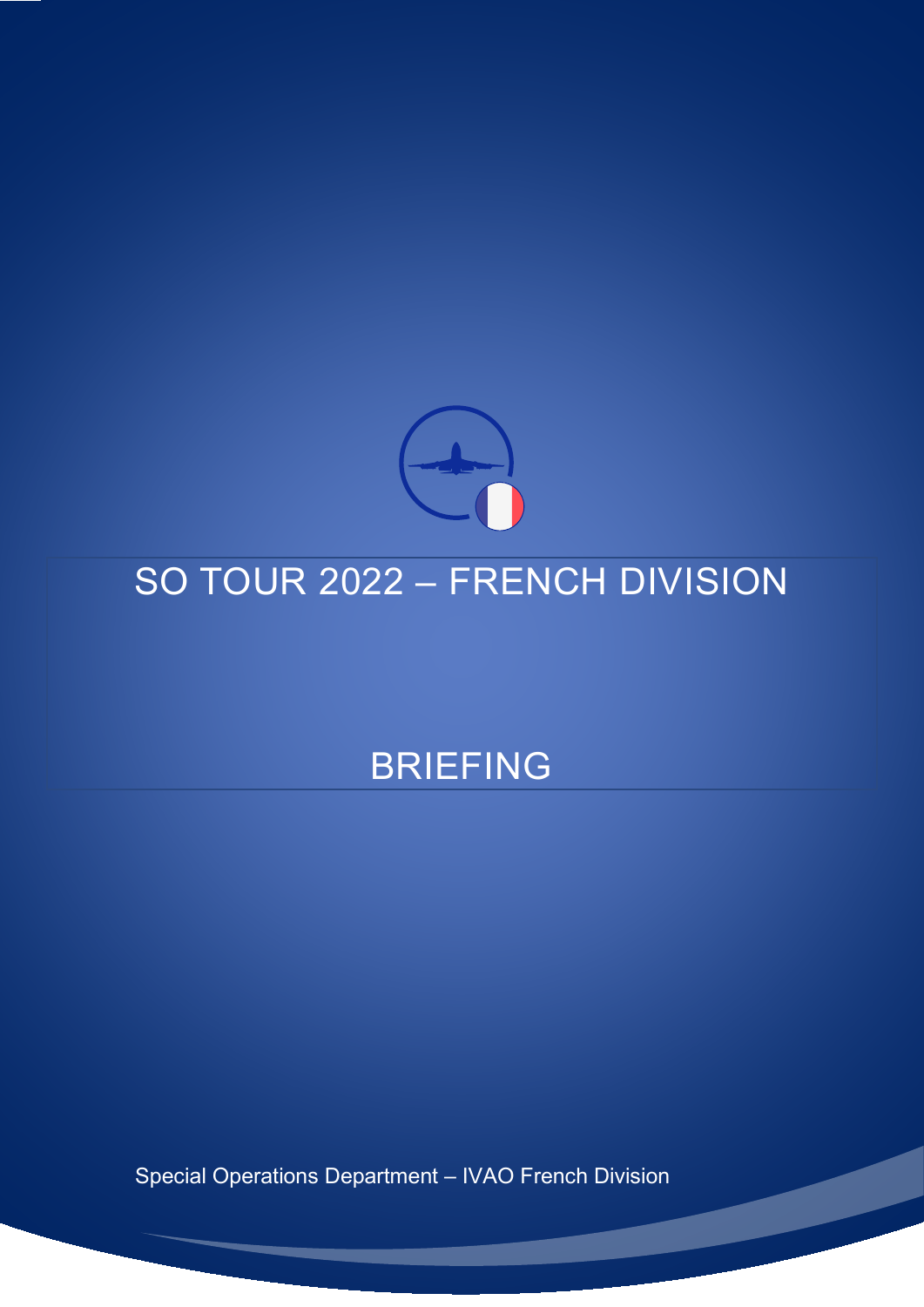# **1. INTRODUCTION**

The Special Operations department of French division is happy to present this new edition of the SO tour. This edition is dedicated to combat aircraft.

Inside the cockpit of multiple combat aircraft, you will discover or rediscover jetfighter flight in different missions and exercises.

This tour includes 15 legs that will take you across France and French territories.

The SO department remains at your disposal for any questions regarding this tour. Do not hesitate to contact us [\(fr-specialops@ivao.aero\)](mailto:fr-specialops@ivao.aero).

Note: This tour is reserved to the members included in the special operations authorization list (**[Rule 1.6](https://www.ivao.fr/en/pages/so/rules)**). For non-division member, please contact us to obtain a granted number.

You will find on page **[10](#page-9-0)**, all the documents needed for the tour.

Enjoy your tour!

| SO TOUR BRIEFING 2022 | Version 1.0        | 13 December 2021 | Page. |
|-----------------------|--------------------|------------------|-------|
| © SOD France          | <b>IVAO</b> France |                  |       |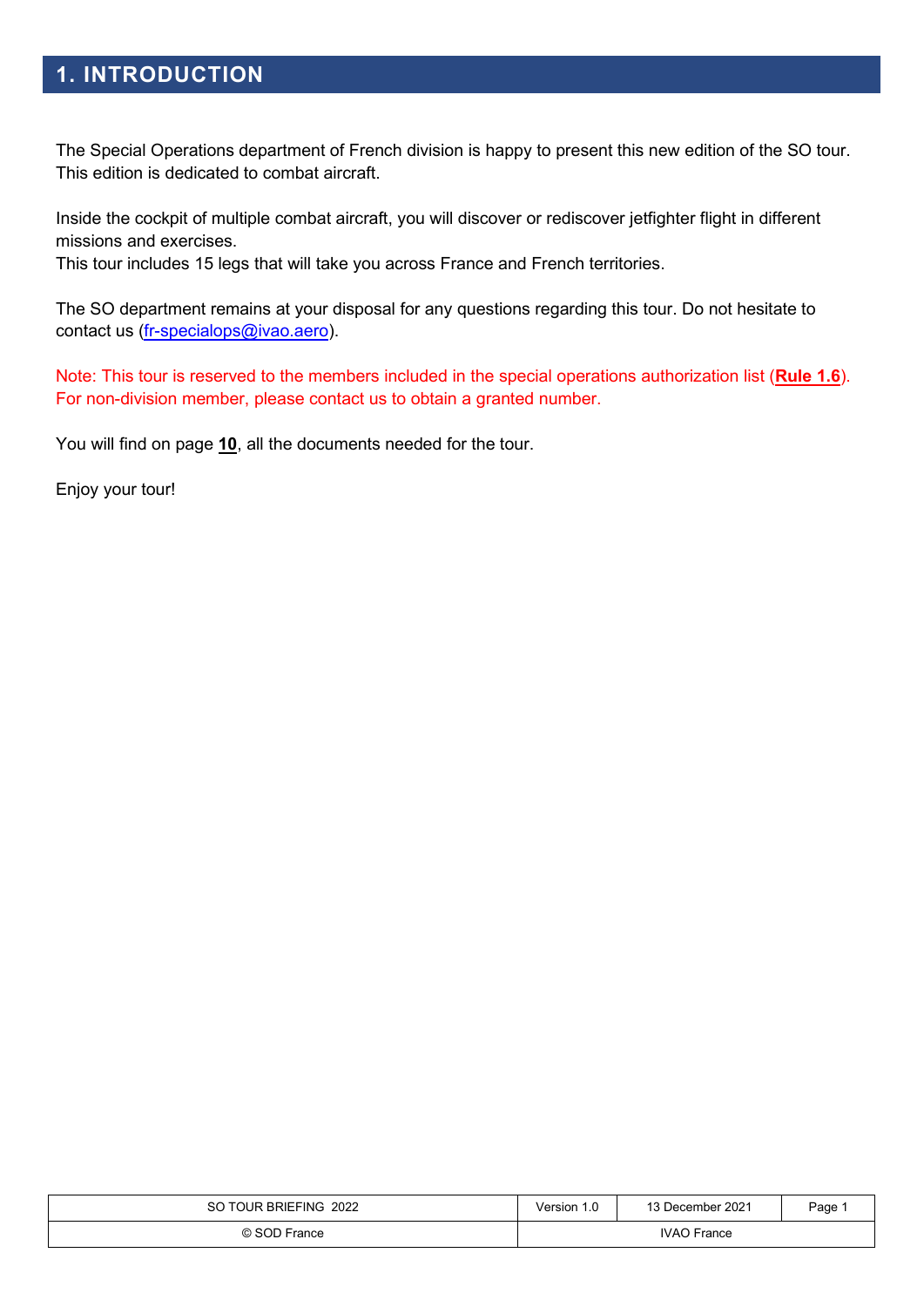# **2. TOUR RULES**

- This tour is reserved for military jet fighter aircraft. The exact model(s) of aircraft to be used is specified in the briefing for each leg.
- The legs must be flown following their order, connected online on the IVAO network and with real weather.
- Each flight must be performed in real time (simulation speed x1). "Accelerated" mode is prohibited.
- The submission of a correct flight plan is mandatory for the leg to be validated. In particular:
	- Use of a military CALLSIGN (see list of [CALLSIGN\)](#page-9-0)
	- Use of the military flight type (M)
	- Indication in field 18 (Remarks): " RMK/TSO1FR2022".
- The presence of ATC is not necessary for the validation of the leg. However, it is reminded that any pilot performing a flight in an area covered by an ATC (civil or military) must contact him and follow his instructions.
- It is mandatory to follow the published departure and arrival procedures. The executed procedures must be specified in the flight report.
- It is mandatory to disconnect at the end of each flight. Two legs performed within the same connection will not be validated.
- For the IVAO tracker to record the entire flight, you must be connected at least 2 min before take-off and remain connected at least 2 min after landing.
- **Compliance with speed restrictions is essential and will be particularly checked during corrections. Reminder: for combat aircraft, 350 kt maximum below FL100 and M0.95 maximum above FL100. The maximum speed in the high-speed low altitude network (RTBA) is set at 450 kt for fighters.**
- Legs (7 and 16) involving flight in the high-speed low altitude network (RTBA) may only be flown on Tuesdays and Thursdays from 08:00 to 00:00 UTC and on Fridays and Saturdays from 14:00 to 00:00 UTC when the corresponding areas are active. Outside these time slots, RTBA flights are prohibited, and the leg will be refused.
- Legs (2, 3 and 5) involving flight into reserved areas may only be flown on Tuesday and Thursday from 07:00 UTC to 14:00 UTC local time and on Friday and Saturday from 14:00 UTC to 00:00 UTC when these areas are active. Outside of these time slots, flying over these zones is prohibited and the leg will be refused.

| SO TOUR BRIEFING 2022 | Version 1.0        | 13 December 2021 | Page 2 |
|-----------------------|--------------------|------------------|--------|
| © SOD France          | <b>IVAO</b> France |                  |        |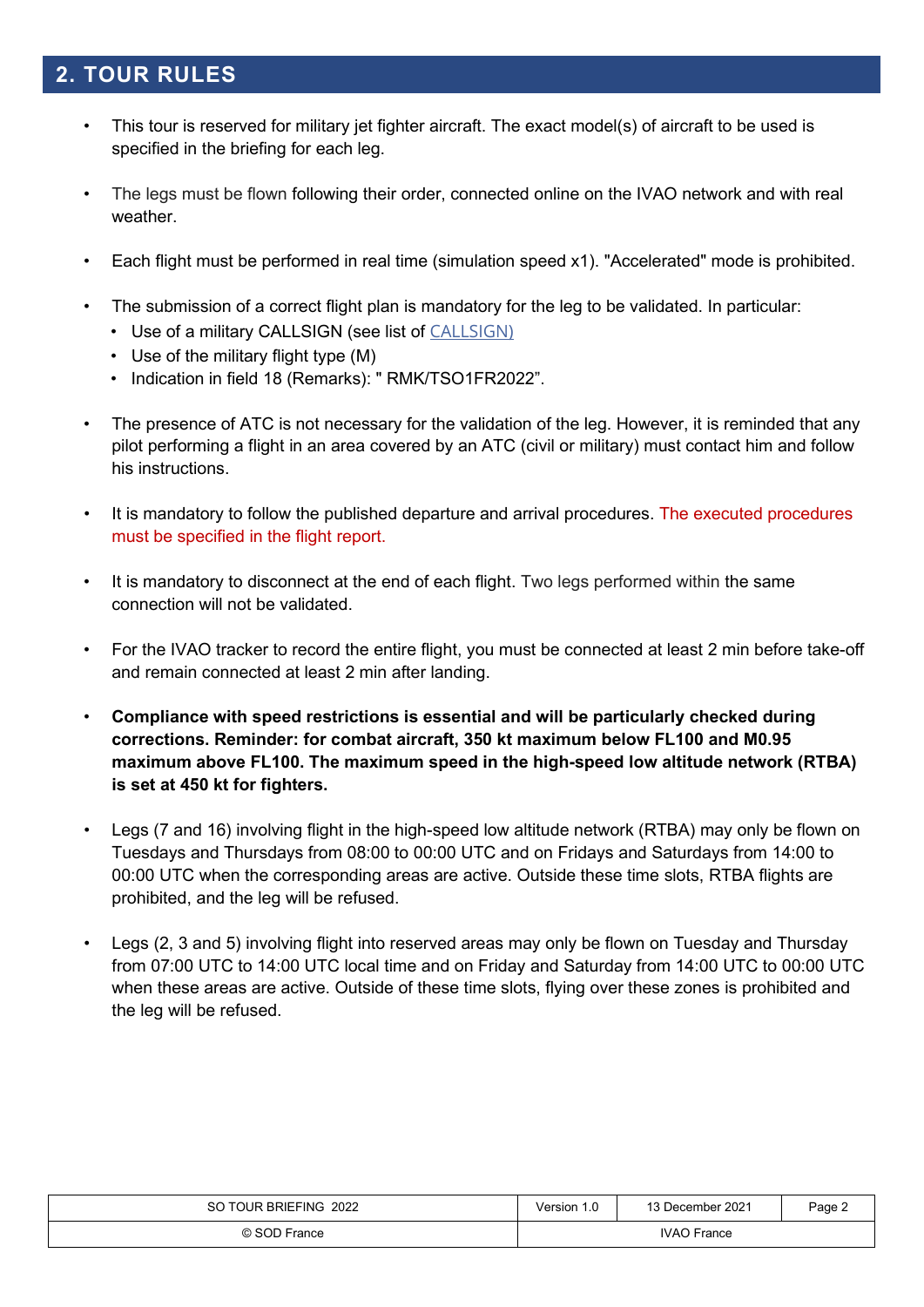| Leg              | Departure   | Arrival     | <b>Mission</b>                          |  |  |
|------------------|-------------|-------------|-----------------------------------------|--|--|
| 1                | <b>LFSI</b> | <b>LFSI</b> | Training in OAT V and OAT I             |  |  |
| $\overline{2}$   | <b>LFSI</b> | <b>LFBM</b> | OAT I + AAR + OAT V                     |  |  |
| 3                | <b>LFBM</b> | <b>LFBM</b> | Air to Air combat training              |  |  |
| 4                | <b>LFBM</b> | <b>LFKS</b> | OAT I flight                            |  |  |
| 5                | <b>LFKS</b> | <b>LFKS</b> | Air ground combat training              |  |  |
| $6\phantom{1}$   | <b>LFKS</b> | <b>LFRJ</b> | OAT I + deck landing training on runway |  |  |
| $\overline{7}$   | <b>LFRJ</b> | <b>LFRJ</b> | Low level network flight                |  |  |
| 8                | <b>LFRJ</b> | <b>LFSI</b> | <b>OAT I</b>                            |  |  |
| $\boldsymbol{9}$ | <b>LFSI</b> | SOCA        | Ferry flight, optional leg              |  |  |
| 10               | <b>SOCA</b> | <b>SOCA</b> | Aerial surveillance flight              |  |  |
| 11               | <b>SOCA</b> | <b>SOCA</b> | <b>Close Air Support training</b>       |  |  |
| 12               | <b>SOCA</b> | <b>TFFR</b> | <b>IFR GAT flight</b>                   |  |  |
| 13               | <b>TFFR</b> | <b>TFFR</b> | Helicopter medevac mission              |  |  |
| 14               | <b>TFFR</b> | <b>TFFR</b> | <b>Helicopter SAR mission</b>           |  |  |
| 15               | <b>TFFR</b> | <b>LFSI</b> | Ferry flight, optional leg              |  |  |
| 16               | <b>LFSI</b> | <b>LFSI</b> | Low level network flight                |  |  |
| 17               | <b>LFSI</b> | <b>LFSI</b> | Ending tour flight                      |  |  |

Legs 9 and 15 are optional.

For each leg, a route is proposed, and for some of them, a complement to field 18 of the FPL is also proposed. You can find in the appendix some "sample" flight plans which you can use as inspiration to create your own.

# **Leg 1: LFSI – LFSI**

### **AFCT:** RFAL/MIR2

**Mission:** You have just finished your training course at the fighter school on the PC21, you will now have to get your hands on the Rafale. Welcome to the Rafale Transformation Squadron (ETR) 3/4 Aquitaine on the air base of BA 113 in Saint-Dizier. For this first mission, you will perform a familiarization flight in OAT I to the air base 702 of Avord where you will perform different approaches of your choice. At the end, you will return to Saint-Dizier in OAT V.

**Route:** OAT RAKI AI SDI ITI50 RSL04 ITI40 RAK12 DCT AVD/AV N350A1500 APP LFOA SANCERGUES AVALLON BAR SUR SEINE SOMMANCOURT

| SO TOUR BRIEFING 2022 | Version 1.0        | 13 December 2021 | Page 3 |
|-----------------------|--------------------|------------------|--------|
| © SOD France          | <b>IVAO France</b> |                  |        |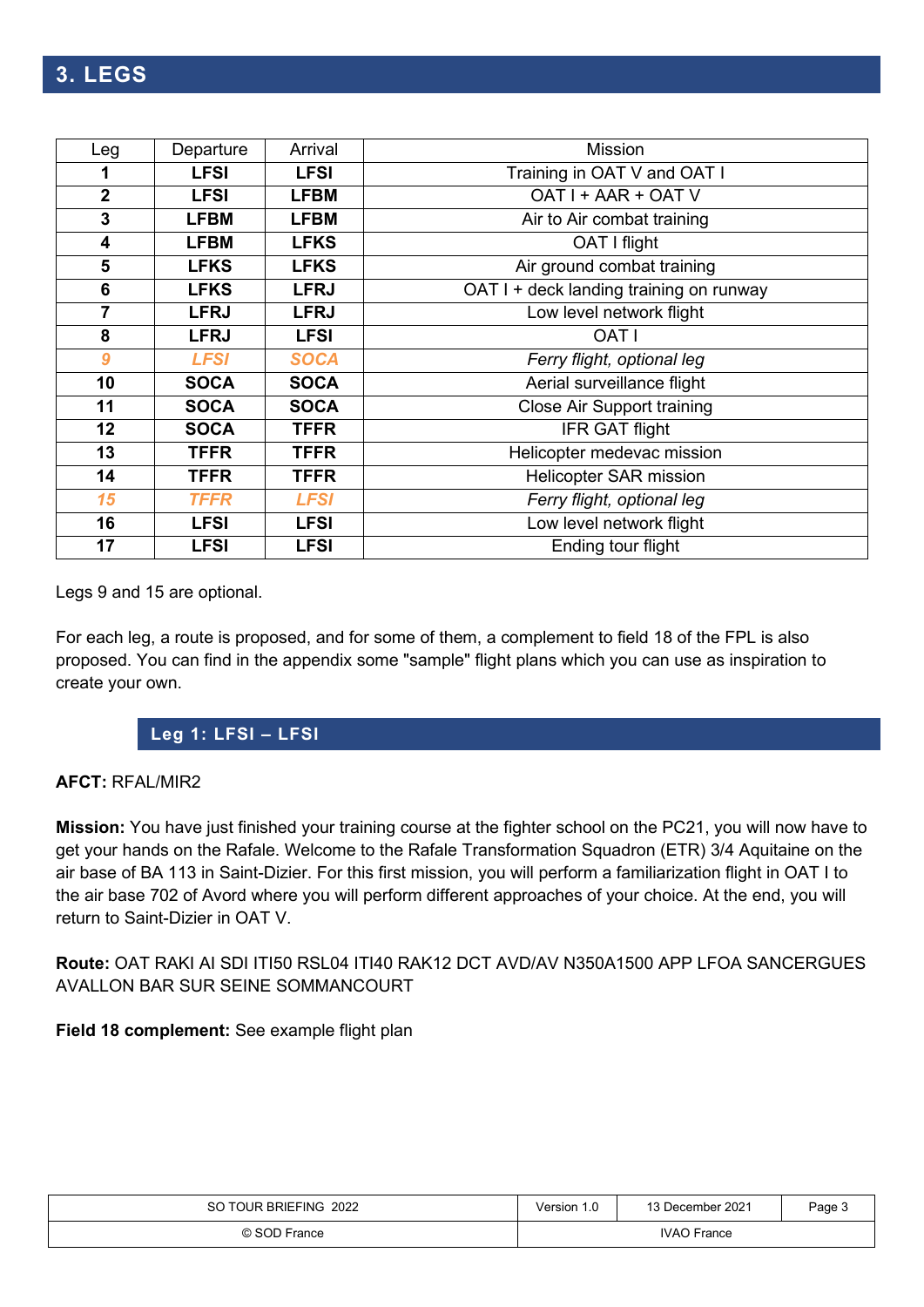# **Leg 2: LFSI – LFBM**

#### **AFCT:** RFAL/MIR2

**Mission:** After few months of training, join the Mont-de-Marsan air base. During the flight you will have to perform an in-flight refuelling on the Simone axis. Once refuelled, heading for Mont-de-Marsan to prepare for tomorrow's mission. You will discover different fighter squadrons including the 3/30 Lorraine.

**Route:** OAT RAKI AI SDI ITI50 RSL04 ITI40 CTX DCT S1/AT N0305F230 STAY1/0020 DCT C2/AV N0305A1500 CHATEAUROUX LIMOGES PERIGEUX ROQUEFORT

**Field 18 complement:** See example flight plan

**Leg 3: LFBM – LFBM**

#### **AFCT:** RFAL/MIR2

**Mission:** After a good night's sleep and a detailed briefing, it is time to join the technicians to take charge of your aircraft. Once the aircraft walkaround has been completed, you will take off from Mont-de-Marsan airbase towards the Atlantic for at least 20 minutes of air-to-air training in the D31. After a few evolutions, you will return to Mont-de-Marsan.

**Route:** OAT MARINA AV MUGRON DAX BIARRITZ DCT D31/AT M095F360 STAY1/0020 DCT D31/AV N0350A1500 CASAUX YGOS

**Field 18 complement:** See example flight plan

#### **Leg 4: LFBM – LFKS**

**AFCT:** RFAL/MIR2

**Mission:** OAT I flight to Solenzara airbase.

**Route:** OAT MARINA AI MDM ITI21 TOU ITI10 SZA

| SO TOUR BRIEFING 2022 | Version 1.0        | 13 December 2021 | Page 4 |
|-----------------------|--------------------|------------------|--------|
| © SOD France          | <b>IVAO France</b> |                  |        |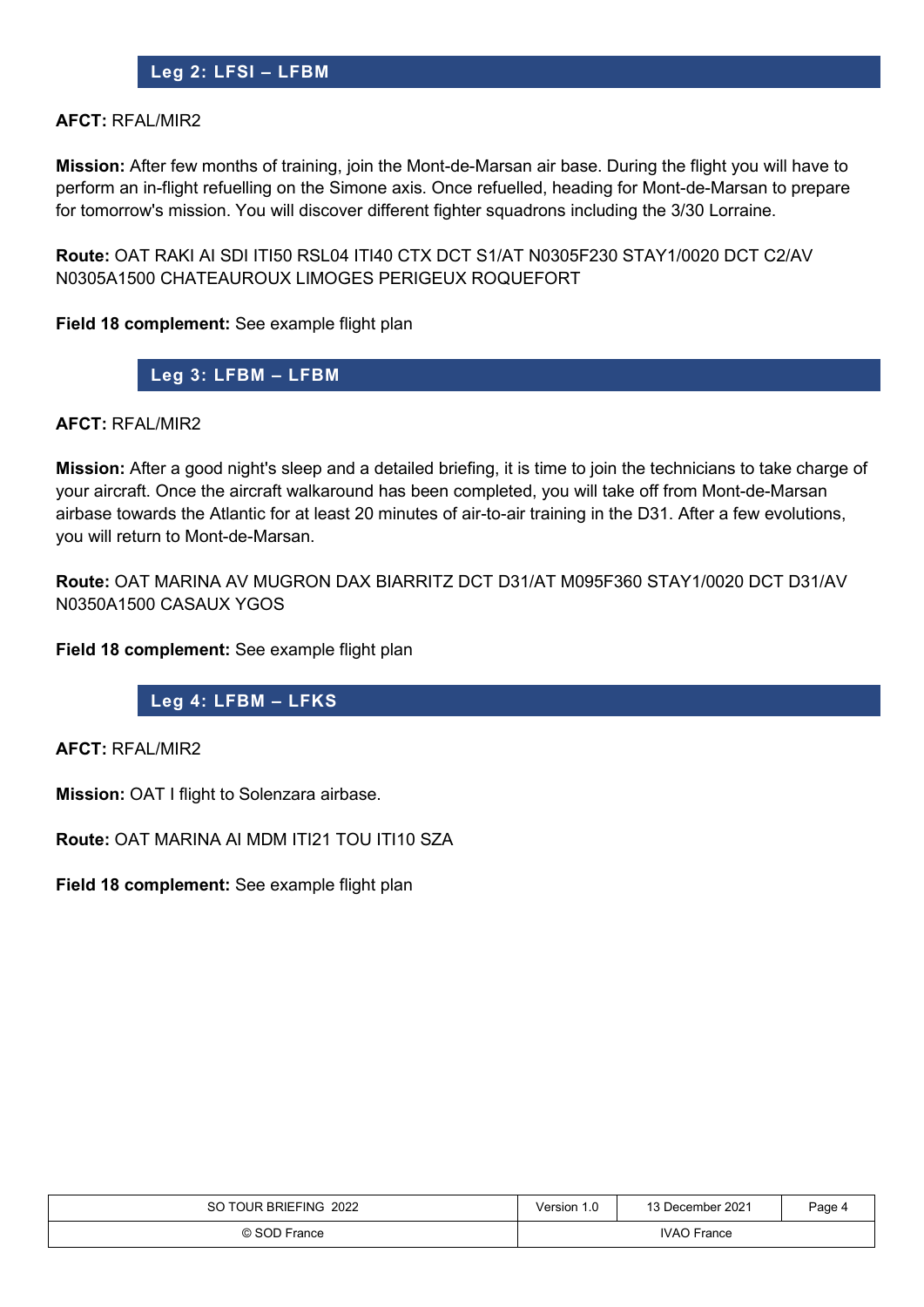# **Leg 5: LFKS – LFKS**

#### **AFCT:** RFAL/MIR2

**Mission:** After a few days of rest, it's time to focus on the 2022 shooting campaign. So, put on your anti-g trousers, your helmet and take off to the DIANE camp which will be activated for the occasion. After a few shooting passes, return to Solenzara and prepare for your next flight.

**Route:** OAT RAMBERT AV GHISONACCIA DCT ZRT ZARA/AT N0350A2500 DCT ZRT ZARA/AV N0250A1500 CASABERTOTA

**Field 18 complement:** See example flight plan

**Leg 6: LFKS – LFRJ**

#### **AFCT:** RFAL/MIR2

**Mission:** Your participation in the shooting campaign is over. It is time to return to Landivisiau in OAT I. When you land on Landivisiau airbase, you will have to perform 4 circuit patterns of deck landing training on runway. This is your welcome gift before your arrival at the flotilla bar.

**Route:** OAT RAMBERT AI SZA ITI10 LDV/AV N0250H1500 DCT

**Field 18 complement:** See example flight plan

**Leg 7: LFRJ – LFRJ**

#### **AFCT:** RFAL/MIR2

**Mission:** Today, it's relaxation. You leave Landivisiau for a tour of Brittany through the high-speed low altitude network JR02. At the exit of the network by R1, return to Landivisiau in OAT V with the route of your choice, respecting the maximum 350kts.

**Route:** OAT RAKI AV J1/AT N0450H0500 JR02 R1/AV N0350H1500 ILE DYEU LORIENT LANDIVISIAU

**Field 18 complement:** See example flight plan

#### **Leg 8: LFRJ – LFSI**

**AFCT:** RFAL/MIR2

**Mission:** At the end of your stay in Brittany, you will return to Saint-Dizier in OAT I.

**Route:** OAT RAKI AI LDV ITI90 RAK04 ITI70 RAK10 ITI40 RSL04 ITI50 SDI

| SO TOUR BRIEFING 2022 | Version 1.0 | 13 December 2021 | Page 5 |
|-----------------------|-------------|------------------|--------|
| © SOD France          | IVAO France |                  |        |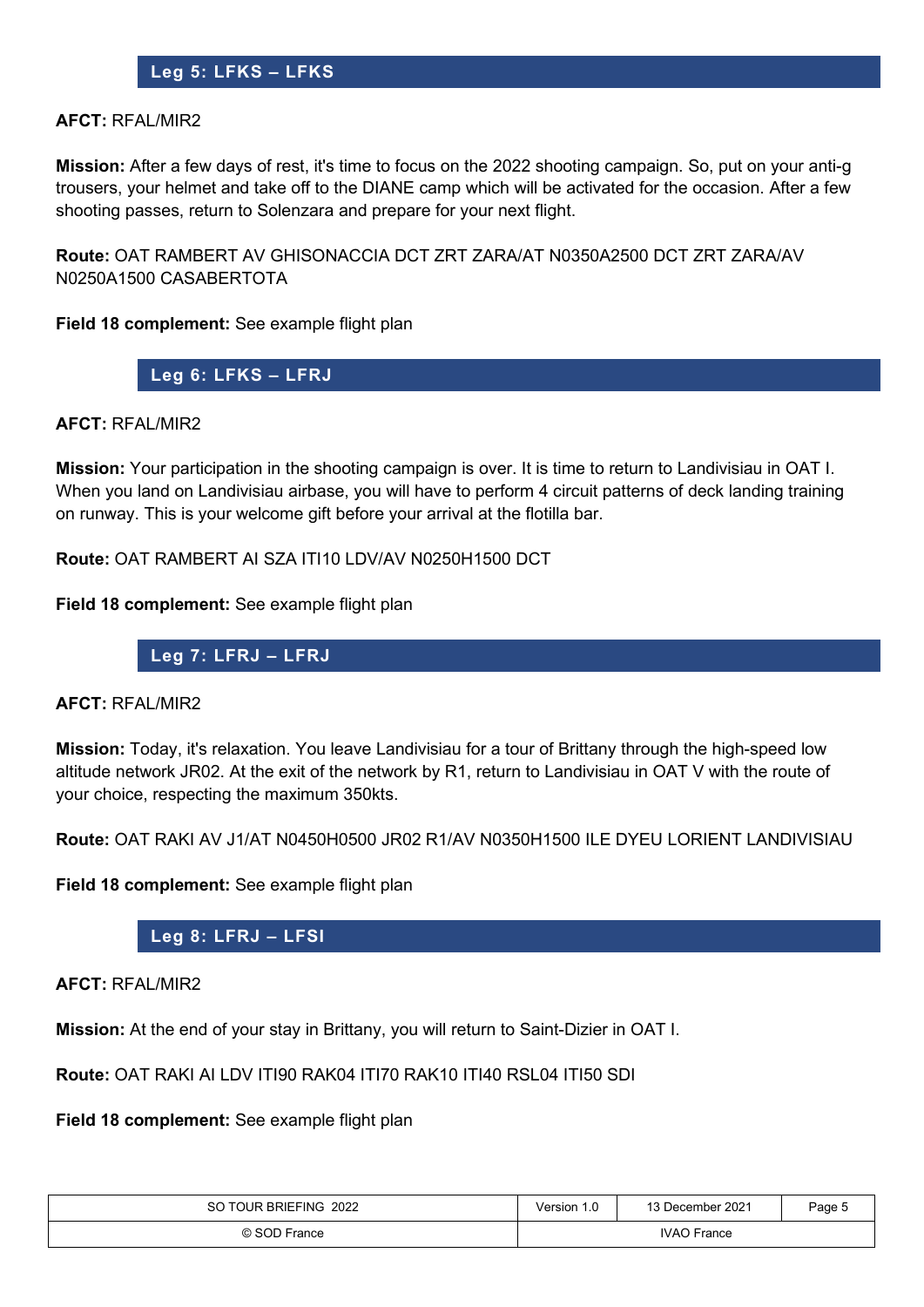# **Leg 9: LFSI – SOCA (Optional)**

**AFCT:** Military transport aircraft, military liaison aircraft.

**Mission:** If you wish, you can join the crew that will transport you to Cayenne for your next mission and take the controls of the liaison aircraft. You can choose between the Falcon 7X, the A310, the A330, or other military transport or liaison aircraft.

**Route:** IFR route of your choice

**Field 18 complement:** See example flight plan

**Leg 10: SOCA – SOCA**

**AFCT:** RFAL/MIR2

**Mission:** Your first mission in French Guyana will be a coastal surveillance flight. From Cayenne, you will fly to the coast towards Kourou where you will perform a control flight, you will then continue your low altitude flight along the coast to Saint Laurent du Maroni. At the end of the flight, you will return to Cayenne under IFR.

**Route:** KOUROU COAST LINE SAINT LAURENT DU MARONI DCT GEBON/M095F390 IFR UG443 CYR

**Field 18 complement:** See example flight plan

**Leg 11: SOCA – SOCA**

#### **AFCT:** RFAL/MIR2

**Mission:** For your second flight in French Guiana, you will fly under VFR for a close air support exercise for the armed forces on the ground. Departing from Cayenne, head for Bellevue Mountain, where commandos will be waiting for you. You will perform 3 simulated firing passes on the following coordinates: 033444N0533613. Once the passes are completed, you will return to Cayenne by IFR.

**Route:** DCT 033444N0533613W STAY1/0020 DCT ROGAP/M095F390 IFR UL306 CYR

| SO TOUR BRIEFING 2022 | Version 1.0        | 13 December 2021 | Paqe 6 |
|-----------------------|--------------------|------------------|--------|
| © SOD France          | <b>IVAO</b> France |                  |        |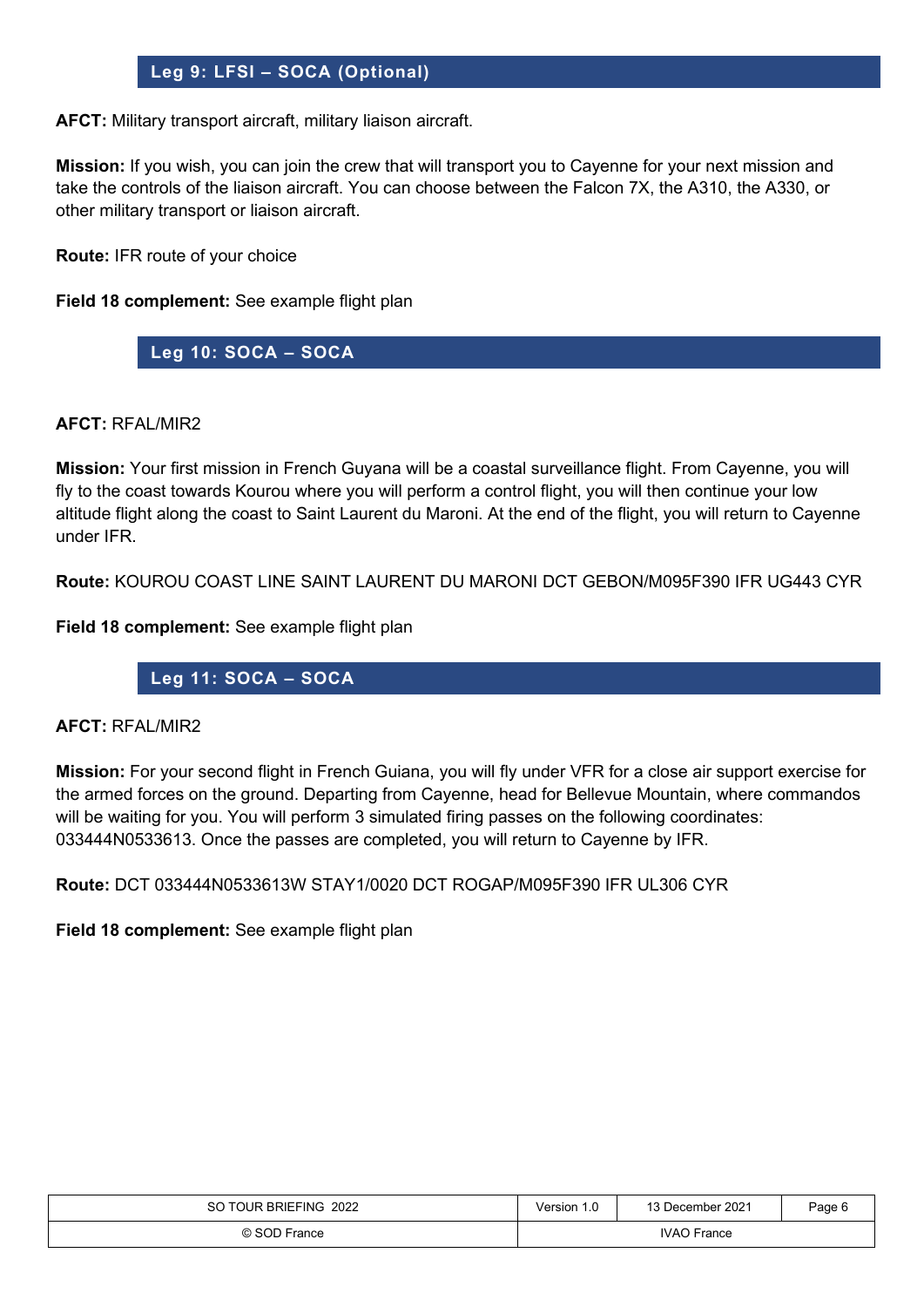#### **AFCT:** RFAL/MIR2

**Mission:** At the end of your mission in Cayenne, you leave for Guadeloupe for a last exercise before returning to France. You will fly this convoy in GAT IFR air traffic (IM) according to the route below. The respect of the speed restrictioons is imperative.

**Route:** CYR VARUK SILAT UA247 BUXEX UA555 TRAPP UL454 ETBIG TASAR

**Field 18 complement:** See example flight plan

## **Leg 13: TFFR – TFFR**

**AFCT:** Military helicopter or helicopter used for SAR/MEDEVAC missions.

**Mission:** Upon arrival in Pointe à Pitre, you are requisitioned for a helicopter mission. The pilot being ill, you will take the controls of the machine and fly to Marie Galante at the following coordinates: 155718N0611855W. Once landed, you will wait for the medical team to take care of the patient (about 20 minutes on site). You will then fly back to Pointe à Pitre airport to transfer your patient.

**Route:** DCT 155718N0611855W DCT POINT A PITRE

**Field 18 complement:** See example flight plan

# **Leg 14: TFFR – TFFR**

**AFCT:** Military helicopter or helicopter used for SAR/MEDEVAC missions.

**Mission:** New helicopter mission for you. You head for Lake Flammarion to hoist four exhausted tourists, one of whom is injured. You will have to carry out four winching rotations above the lake, one rotation per tourist (tourist + rescuer). You will then drop them off at the lowland airfield (TFFB) where they will be taken care of by the local fire brigade. Once all the tourists have been dropped off, you will return to Pointe à Pitre airport.

**Route:** LAC FLAMMARION DCT TFFB DCT POINTE A PITRE

| SO TOUR BRIEFING 2022 | Version 1.0        | 13 December 2021 | Page, |
|-----------------------|--------------------|------------------|-------|
| © SOD France          | <b>IVAO</b> France |                  |       |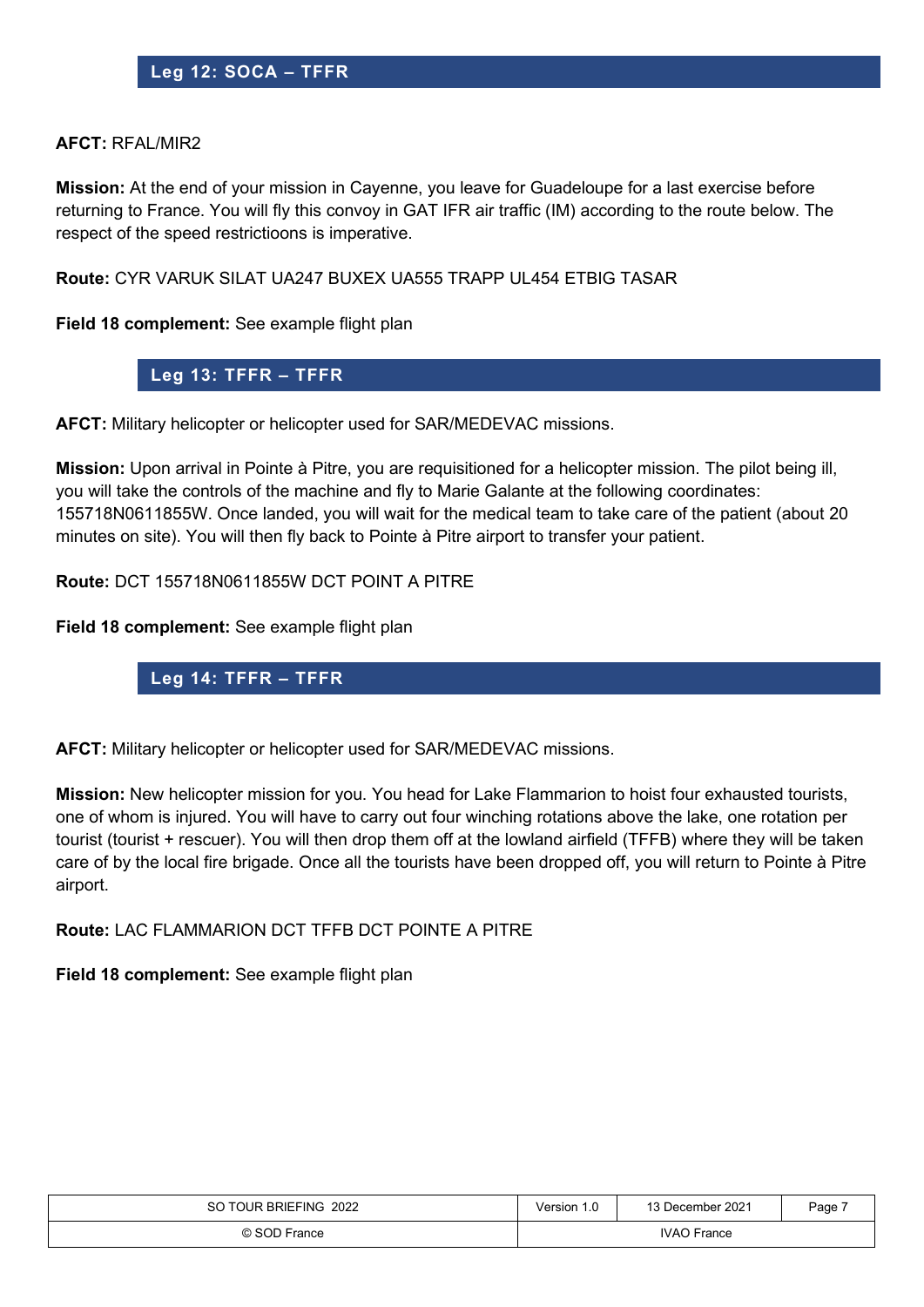# **Leg 15: TFFR – LFSI (Optional)**

**AFCT:** Military transport aircraft, military liaison aircraft.

**Mission** As with your outbound flight, you will again have the opportunity to take the controls of the aircraft that will take you back to the mainland. This aircraft must be a liaison or military transport aircraft.

**Route:** Route IFR au choix.

**Field 18 complement:** See example flight plan

**Leg 16: LFSI – LFSI**

**AFCT:** RFAL/MIR2

**Mission** After a few days home, training in the high-speed low level network LS01.

**Route:** OAT RAKI AV NEUFCHATEAU LURE L2/AT N0450H0500 LS01 S1/AV N0350H1500 DCT

**Field 18 complement:** See example flight plan

## **Leg 17: LFSI – LFSI**

#### **AFCT:** RFAL/MIR2

**Mission:** Last step of your passage to 3/4 Aquitaine! For the occasion, the squadron commander offers you the opportunity to thank your colleagues by saluting them from the air! You will perform some aerobatic evolutions over the 113 airbase of Saint-Dizier. Be imaginative, but make sure you don't catch the black veil or worse, the red veil. You will have to fly for a minimum of 30 minutes for the stage to be validated.

**Route:** OAT RAKI AV SAINT DIZIER STAY1/0030 DCT

| SO TOUR BRIEFING 2022 | Version 1.0        | 13 December 2021 | Page 8 |
|-----------------------|--------------------|------------------|--------|
| © SOD France          | <b>IVAO France</b> |                  |        |